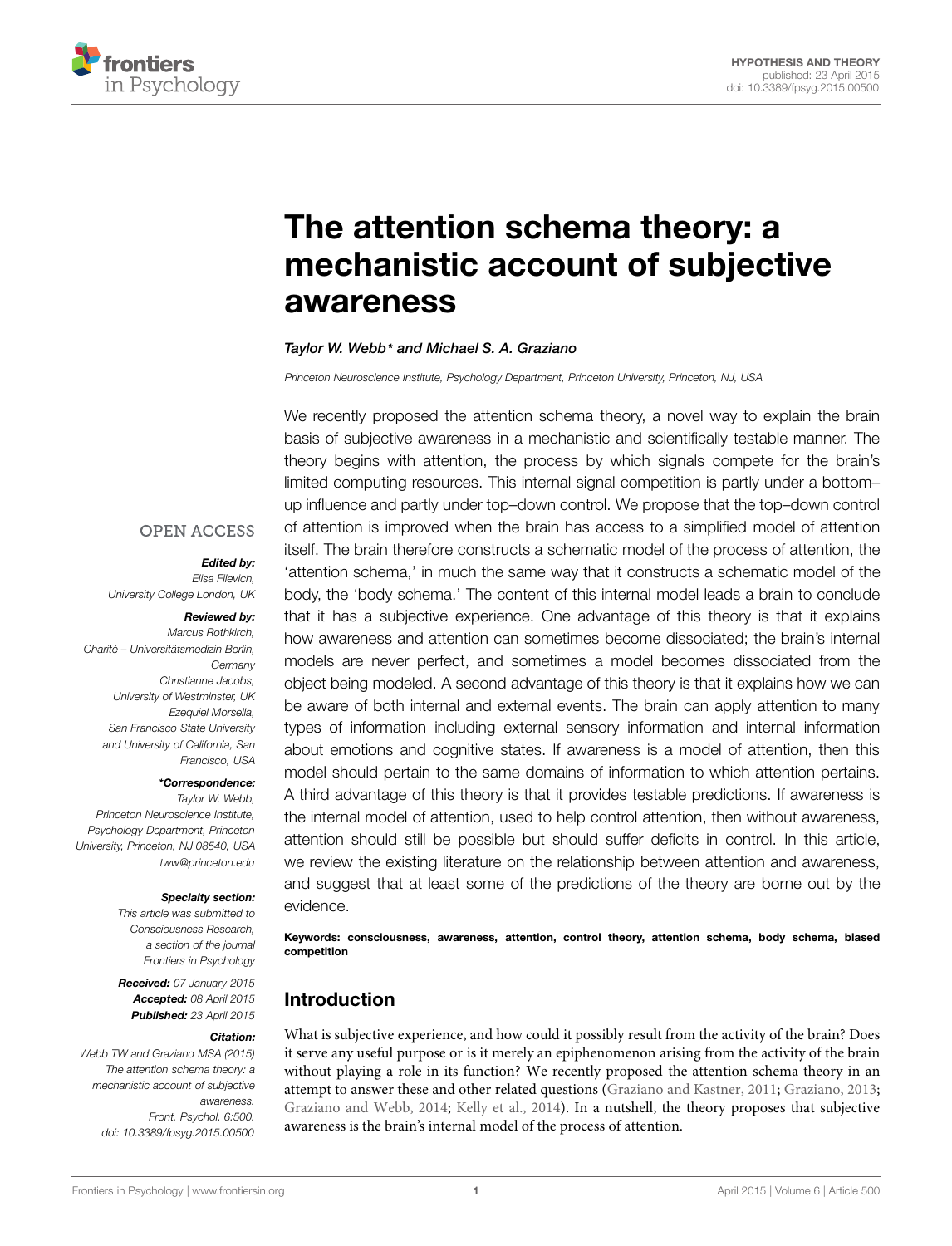**[Figure 1](#page-1-0)** illustrates the main components of the attention schema theory. The person in **[Figure 1A](#page-1-0)** is attending to an apple. The visual representation of the apple has won a competition, suppressing the representations of other visual stimuli. This account of the brain basis of attention is commonly referred to as the biased competition theory of attention (Desimone and Duncan, [1995;](#page-9-4) [Beck and Kastner, 2009\)](#page-9-5). The outcome of this signal competition has important consequences. Attended stimuli, such as the apple in **[Figure 1A](#page-1-0)**, exert a much greater influence than unattended stimuli on other brain systems and therefore on memory and on behavior.

The apple, however, is only one part of a larger whole. **[Figure 1B](#page-1-0)** illustrates a brain that has constructed a model of this larger whole. The model contains not only the visual representation of the apple (V), but also a model of the self as a physical and mental agent (S), and a model of the relationship between them: attention (A).



<span id="page-1-0"></span>FIGURE 1 | The attention schema theory. (A) Visual attention is captured by the image of an apple. On its own, this process results in the ability to accurately process the stimulus features – shape, color, motion, etc. – of the apple, but it does not provide any basis for the brain to conclude that it possesses subjective awareness of the apple. (B) In order for the brain to conclude that it possesses subjective awareness of the apple, the brain requires more than just information about the visual stimulus [V]. It requires that the brain also have information about the self [S], and about the process that links the two together, attention [A], such that the larger, overarching relationship between self, attention, and stimulus [S+A+V] can be represented. According to the theory, the A component of this larger representation would not include any of the physical, mechanistic details of the real process of attention, and so it would appear to depict a physically impossible entity, a process that can accomplish the same things as attention without the mechanistic basis for doing so. This brain would conclude that it possesses a fundamentally mysterious property: a mental possession of something, a subjective awareness. In this account, the brain's conclusion that it has subjective awareness reflects the information contained in a simplified but useful model of attention, an attention schema.

How does this proposal address the brain basis of subjective experience? The hypothesized model of attention, or the attention schema (component A in **[Figure 1B](#page-1-0)**), would not be a perfectly detailed model of the neuroscientific phenomenon of attention. It would not include anything about lateral inhibition, signal competition, or action potentials. The brain has no functional use for information about those physical details. Instead, the model would be more like a cartoon sketch that depicts the most important, and useful, aspects of attention, without representing any of the mechanistic details that make attention actually happen.

Based on the information contained in this simplified model, brain B would conclude that it possesses a phenomenon with all of the most salient aspects of attention – the ability to take mental possession of an object, focus one's resources on it, and, ultimately, act on it – but without any of the mechanisms that make this process physically possible. It would conclude that it possesses a magical, non-physical essence, but one which can nevertheless act and exert causal control over behavior, a mysterious conclusion indeed.

According to this theory, there is, of course, no actual mystery. Attention does have a real physical basis, but the mechanistic details of the process of attention are not included in the only relevant information to which the brain has access. The attention schema theory can therefore explain why a brain would *conclude* that such a mystery exists. The internal model of the self (S) includes information about the body and can therefore lead to reports about the physical structure of the body, but not reports about awareness. The visual representation of the apple (V) contains information about that apple and can therefore lead to reports about that apple, but not reports about awareness. The hypothesized attention schema (A), however, contains information about the way the brain attends, processes information, and facilitates action. The information in that attention schema leads the brain, in this hypothesis, to *conclude* it has awareness.

This view, that the problem of subjective experience consists only in explaining why and how the brain *concludes* that it contains an apparently non-physical property, has been proposed before [\(Dennett](#page-9-6), [1991](#page-9-6)). The attention schema theory goes beyond this idea in providing a specific functional use for the brain to compute that type of information. The heart of the attention schema theory is that there is an adaptive value for a brain to build the construct of awareness: it serves as a model of attention.

As a comparison, consider the construct of color. Objects in the world around us reflect light in a complex spectrum. The brain, however, deals in the simpler, computed property of color. The property of color is computed in specialized networks in the visual system, and that information is linked to or integrated with information about the shape and location of objects. In that way, accessing those visual models, a brain has sufficient information to report that this apple is red or that car is blue.

Just so, in the present theory, the physical reality is attention, whereas the brain computes the simpler construct of awareness. Brain B in **[Figure 1](#page-1-0)** has constructed a model that depicts itself, a model that depicts the apple, and a model that depicts awareness, and it has linked those models together. As a result, it has sufficient information to report that it is aware of the apple.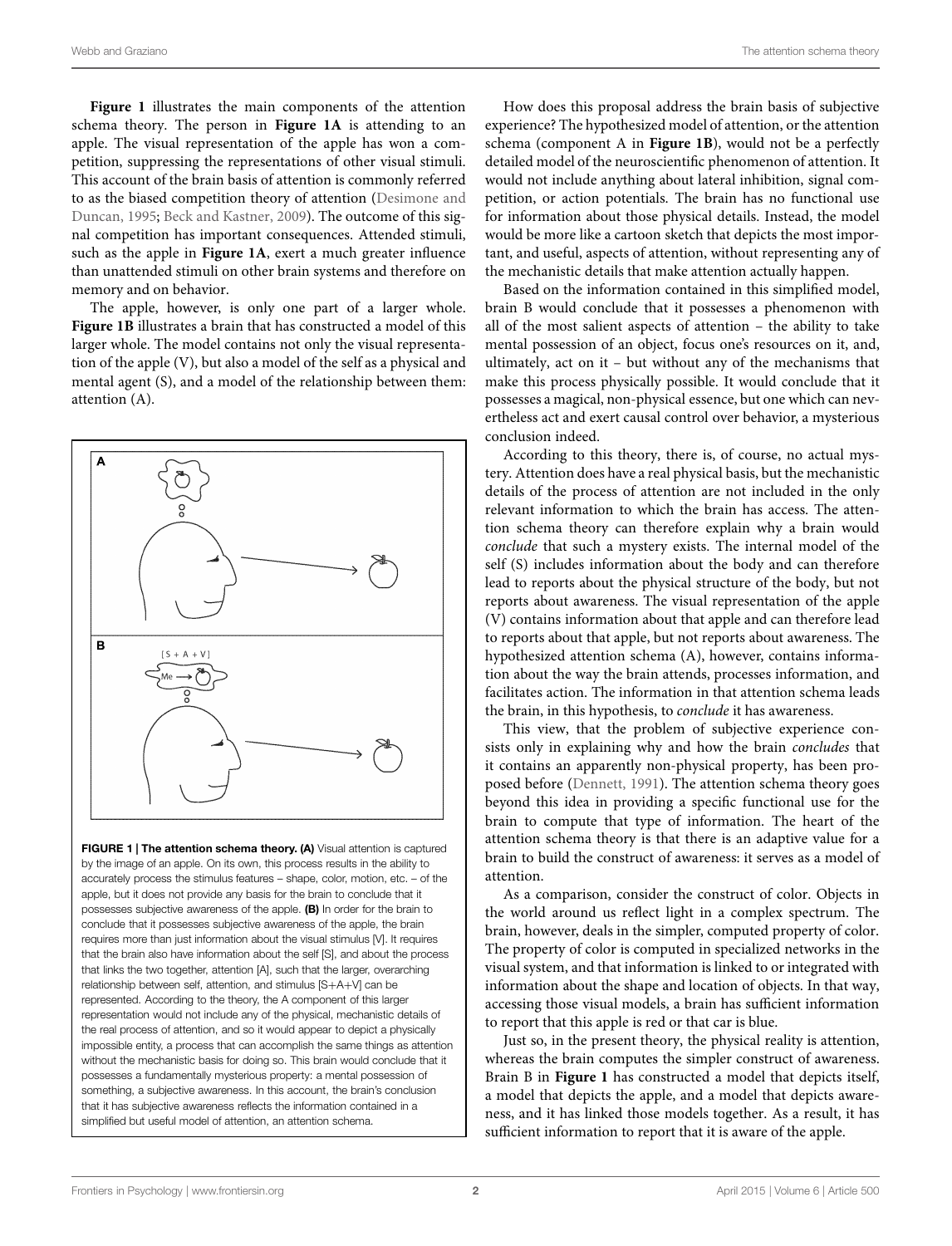In another sense, however, the construct of awareness is different from the construct of color. Color is a sensory construct. A color has a specific, precise location, often a sharp border, and can have brightness and saturation, which are precisely definable quantities. Awareness, as a model of attention, would have none of those tangible properties. Attention has no highly precise location. It is vaguely inside the head. It is invisible. It has no brightness or saturation. The item being attended may have brightness, but not the act of attention itself. Awareness, as a model of attention, would present a picture of something vague, without sharp borders, without tangible attributes, and yet still something real or potent that can be attached to other items.

In the attention schema theory, attaching the construct of awareness to a specific item – whether an apple, or a thought, or anything else – requires some method of integrating information across disparate brain areas into a single, larger, brain-spanning representation (the S+A+V of **[Figure 1B](#page-1-0)**). In this sense, the attention schema theory resembles many previous proposals in which consciousness depends on an integration of information, a binding of information, a brain-wide global workspace, or a settling of networks into a single coherent state [\(Baars](#page-9-7), [1983;](#page-9-7) [Crick and Koch](#page-9-8), [1990](#page-9-8); [Tononi](#page-10-0), [2008](#page-10-0); [Schurger et al.](#page-10-1), [2012](#page-10-1)). The attention schema theory is consistent with these previous proposals, but also goes beyond them. In the attention schema theory, awareness does not arise just because the brain integrates information or settles into a network state, any more than the perceptual model of color arises just because information in the visual system becomes integrated or settles into a state. Specific information about color must be constructed by the visual system and integrated with other visual information. Just so, in the case of awareness, the construct of awareness must be computed. Then it can be integrated with other information. Then the brain has sufficient information to conclude and report not only, "thing X is red," or, "thing X is round," but also, "I am *aware* of thing X."

The purpose of the present review is to provide some background for the attention schema theory, focusing on the relationship between attention and awareness. We begin by defining in what sense we use the terms attention and awareness. We also briefly discuss the logic of model-based control – the extent to which a model is useful for controlling the thing that is being modeled, in this case the usefulness of an attention schema in controlling attention. We illustrate this point with reference to the role of the body schema in controlling the body.

The attention schema theory makes a testable prediction. If awareness is an internal model of attention and is used to help control attention, then without awareness, attention should still be possible but it should suffer deficits in control. To assess whether the attention schema theory is supported by the existing evidence, we review the experimental literature concerning the relationship between attention and awareness. Although attention and awareness are typically highly correlated, a large body of evidence now shows that they can be dissociated. Moreover, at least some studies suggest that without awareness, attention suffers from some loss of normal control. We argue that this relationship supports the attention schema theory.

Finally, we argue that the attention schema theory accounts in a natural way for one of the most puzzling and mysterious aspects of awareness, the fact that we can become aware of both external and internal events. Because attention can be directed to both external and internal information, one would expect a model of attention to encompass both of these possibilities as well.

Although the present review focuses on the role that awareness may play in the control of attention, the attention schema theory has a broader scope. In the theory, awareness, as an internal model of attention, may play a critical role in social cognition (modeling the attentional states of others), in religiosity (attributing awareness to non-physical beings), in integrating disparate types of information (such as, in **[Figure 1B](#page-1-0)**, integrating a self model with external visual information), and so on. These other aspects of the attention schema theory have been discussed in detail in other places [\(Graziano and Kastner](#page-9-0), [2011](#page-9-0); [Graziano](#page-9-1), [2013;](#page-9-1) [Graziano and Webb, 2014;](#page-9-2) [Kelly et al.](#page-9-3), [2014](#page-9-3)).

### Defining Attention and Awareness

A common claim is that "everyone knows" what attention and awareness are. On closer examination, however, the usage of these terms turns out to be quite inconsistent. Here, we define the senses in which the terms have commonly been used and in which we use them. Our goal here is to clarify our own meaning, not to try to impose any normative use of those words.

# Attention

Most definitions of 'attention' have something to do with the selective processing of certain pieces of information more than others. Because the amount of information with which our senses are bombarded is typically far too vast to deeply process in its entirety, some mechanism must exist to determine or 'select' which information to process deeply. Much work in cognitive psychology and neuroscience over the past half century has focused on which factors determine this 'selection' process and how the brain accomplishes such an operation.

An influential theory put forward by [Desimone and Duncan](#page-9-4) [\(1995](#page-9-4)), the 'biased competition' theory, characterizes attention as a signal competition within the brain. Signals compete in order to be more deeply processed and ultimately to influence and guide behavior. This signal competition emerges at the earliest stages of processing in the nervous system and is present at every stage. Competitive processing mechanisms exist, for instance, even within the circuitry in the eye [\(Kuffler](#page-9-9), [1953](#page-9-9); [Hartline et al., 1956](#page-9-10)) and are present in the primate visual cortex [\(Moran and Desimone](#page-10-2), [1985](#page-10-2); [Reynolds et al.](#page-10-3)[,](#page-9-11) [1999](#page-10-3)[;](#page-9-11) Kastner and Ungerleider, [2000\)](#page-9-11). Different factors can influence or 'bias' the outcome of this competition. One such factor has to do with the saliency of the stimulus. Especially intense or salient stimuli can 'grab' attention in a bottom–up, stimulus-driven manner.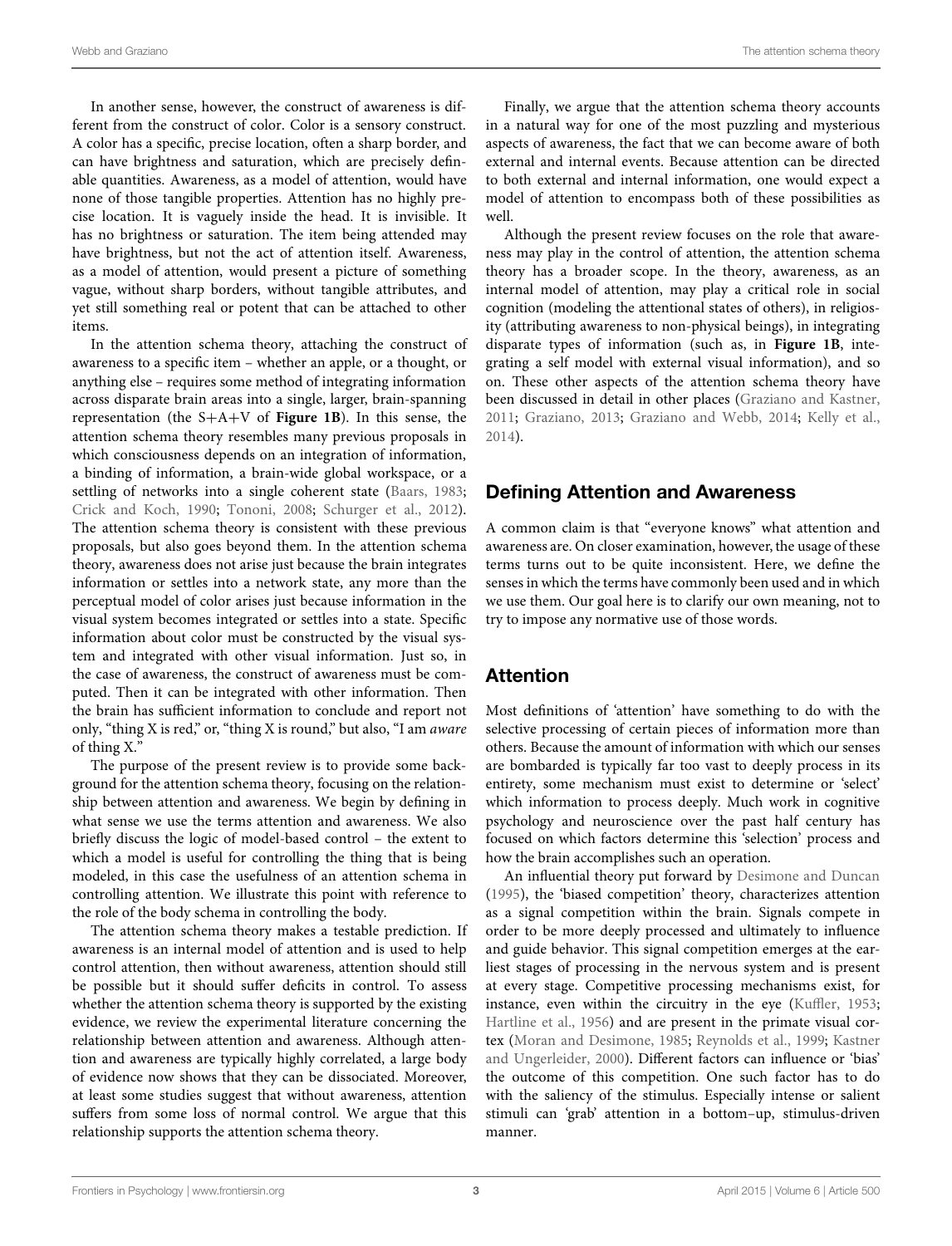As signals progress through the nervous system, they are increasingly subject to the influence of top–down, biasing signals. By this method, attention can be internally directed, slanting the outcome of this signal competition in a goal-directed manner based on the demands of the current task. Signals that correspond to current goals can be boosted and irrelevant signals can be suppressed. The term 'attention' has frequently been used to refer only to these top–down control mechanisms, but we use the term to refer to the entire phenomenon outlined here, ranging from the simple, competitive mechanisms driven by stimulus salience to sophisticated, top–down control mechanisms. To attend to a stimulus is to have its representation win a competition, thus gaining greater signal strength, thus being more likely to influence other brain systems such as those involved in decision-making, movement control, and memory.

There are some important differences between the properties of top–down and bottom–up attentional effects [\(Posner](#page-10-4), [1980](#page-10-4); [Jonides](#page-9-12), [1981](#page-9-12)). Bottom–up attentional effects, those that are driven by salient stimuli, are task-irrelevant, and their effect on attention is very briefly facilitatory followed by a period during which the effect is briefly inhibitory. Top–down attentional effects, those that are sensitive to task demands or current goals, are by definition task-relevant, and they can have a much more sustained facilitatory effect on attention. Some authors have recently argued that the traditional top–down versus bottom–up distinction in attention research is a flawed dichotomy because some effects do not fall neatly into either category [\(Awh et al.](#page-9-13), [2012](#page-9-13); [Zhao et al., 2013](#page-10-5)). We are sympathetic to these views. For the purposes of this review, however, we are primarily concerned with the distinction between task-relevant and taskirrelevant effects on attention. The brain must control attention in a task-relevant fashion, and that control of attention, according to the principles of control engineering, can be improved if the brain constructs a model of attention. That model, as described below, should contain information about the dynamics and consequences of attention.

### Awareness

The term 'awareness' is arguably even more problematic and subject to multiple definitions than the term 'attention.' Many authors, for instance, draw a distinction between different varieties of awareness [\(Block, 1995](#page-9-14); [Lau, 2008](#page-9-15)). Here, we use the terms 'awareness,' 'consciousness,' and 'subjective experience' to mean the same thing. We have in mind a functional, materialist definition of the term 'awareness.' It is probably best illustrated in terms of how awareness is measured.

There are two common ways of measuring awareness, and therefore two experimental concepts of awareness: objective and subjective awareness. In objective awareness, a participant is tasked with making an objective discrimination about a stimulus – what color it is, what shape it is, or what side of space it is on, for instance – and to the extent that the participant can make this discrimination at above-chance levels, they are said to be objectively aware of the stimulus. Whether or not the participant feels subjectively that they have perceived the stimulus, or

whether they regard their responses as 'guesses,' is irrelevant to the psychologist's notion of objective awareness. This is exactly the opposite with subjective awareness. Subjective awareness is defined precisely as whether or not the participant, in his or her own opinion, has perceived the stimulus. A common way of assessing this is to give an objective discrimination as described above, and then to ask participants if they 'saw' the stimulus or were just guessing.

The distinction between objective and subjective awareness is an important one because there are dissociations between the two measures. In the neurological condition known as blindsight, for instance, patients can profess a complete lack of subjective awareness for stimuli in the affected region of space, but at the same time show objective awareness in the sense of making above-chance discriminations about those stimuli, sometimes even at very high levels of accuracy [\(Weiskrantz](#page-10-6), [1986,](#page-10-6) [1999\)](#page-10-7). The patients regard these discriminations as 'guesses,' demonstrating a strong dissociation between objective and subjective awareness. Similar dissociations exist in the condition known as hemispatial neglect, in which patients lose subjective awareness for an entire half of space but retain objective awareness in the sense of showing evidence that they processed information ab[out stimuli in the neglected half of space \(](#page-10-8)Marshall and Halligan, [1988](#page-10-8)). Additionally, even in normal participants, subjective and objective awareness can be manipulated separately [\(Lau and Passingham](#page-9-16), [2006](#page-9-16)).

The attention schema theory aims to explain the nature and possible function of subjective awareness, the component that is lost in blindsight and neglect. Throughout this review, we use the terms 'awareness,' 'consciousness,' and 'subjective experience' interchangeably to refer to the concept of subjective awareness, unless otherwise noted.

Although many experimental approaches to consciousness ask whether awareness is present or not, this yes/no dichotomy is obviously a simplification. To address the issue, in some paradigms, subjective awareness is assessed using continuous measures, such as confidence ratings, the perceptual awareness scale (PAS), or post-decision wagering [\(Overgaard et al.](#page-10-9), [2006](#page-10-9); [Fahle et al., 2011;](#page-9-17) [Naber et al., 2011](#page-10-10); [Szczepanowski et al., 2013\)](#page-10-11). A continuous scale for awareness is compatible with the attention schema theory. Attention can be graded, with more or less attention focused on an item, and therefore awareness, the internal model of attention, should also be graded.

# Model-Based Control

In order to control a complicated system, it is useful to construct a simple model of the system. The idea is a key insight of control theory [\(Camacho and Bordons Alba, 2004\)](#page-9-18), a branch of engineering concerned with the control of complex systems. Here, we briefly illustrate the logic of this idea, often referred to as modelbased control, as it relates to brain mechanisms for controlling the body.

Consider the task of successfully moving one's arm to grasp an object. One strategy for accomplishing this task is simply to try out a set of muscle forces and reinforce those that result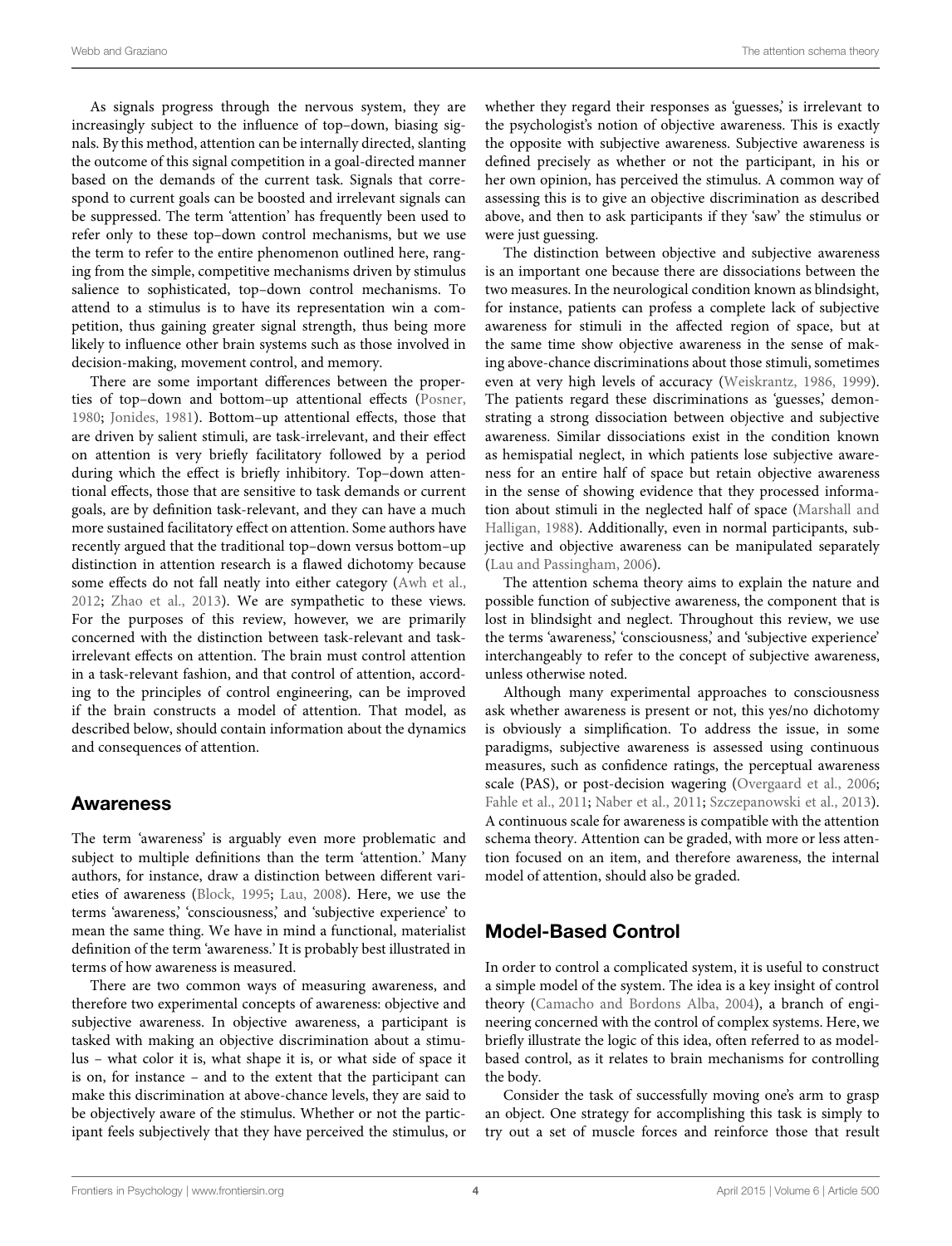in success. An alternative strategy is to compute a simplified model of the relationship between muscle forces in the arm and the resulting movements. This latter strategy, model-based control, has been shown to play an important role in motor control [\(Shadmehr and Mussa-Ivaldi](#page-10-12), [1994](#page-10-12); [Mazzoni and Krakauer, 2006;](#page-10-13) [Schaefer et al., 2011](#page-10-14)). Model-based control is especially dependent on having a relatively accurate model of the body's current configuration. This model, referred to as the body schema, has a few important properties.

First, the body schema appears to be a simplified, and therefore sometimes inaccurate, model of the body's configuration. Converging evidence from both psychology and neurophysiology suggests that the brain relies on a set of relatively robust, but ultimately limited, tricks in order to compute the configuration of the body [\(Graziano and Botvinick](#page-9-19), [2002](#page-9-19)). Though these tricks tend to work well under normal circumstances, laboratory scenarios can be devised that result in the dissociation of the body schema and the actual configuration of the body.

Second, this dissociation between the brain's model of the body and the actual body has important consequences for the control of the body [\(Scheidt et al., 2005](#page-10-15); examples of model-based control of the body shown in **[Figure 2](#page-4-0)**). Suppose this internal model is misinformed about the location of the arm. In attempting to reach to a particular location, the motor system will select a set of muscular forces consistent with the arm's incorrectly represented starting position. The result will be an error in moving the arm to the new position. Or suppose the brain's internal model of the arm has lost specificity; for example, the sensory nerves of the arm are numbed and the arm is blocked from sight. In that case, again, lacking a precise internal model, the brain will have difficulty moving the arm accurately and even in maintaining the arm in one desired location. There may be an overall drop in muscle output and an inability to stiffen or maintain a position, but there can also be overshoots in which too much muscle force is applied. These difficulties in control arise because of a faulty internal model. Damage to regions thought to be essential for computing the body schema, such as area 5 in the monkey posterior parietal cortex or the superior parietal lobule in hum[ans,](#page-10-16) [can](#page-10-16) [result](#page-10-16) [in](#page-10-16) [similar](#page-10-16) [motor](#page-10-16) [control](#page-10-16) [deficits](#page-10-16) [\(](#page-10-16)Wolpert et al., [1998\)](#page-10-16).

One aspect of an internal model that is sometimes misunderstood is the extent to which it is descriptive of the current condition, and not just prescriptive about how to accomplish a goal. With a description of the current state of the body, it is possible to plan many possible subsequent movements in a flexible manner depending on task goals. One could even argue that all internal models in the brain, including sensory models, are control models. When the visual system constructs a representation of a coffee cup on the table, that internal model serves as a useful description from which a range of possible actions can be planned – whether to reach for the cup, to avoid hitting the cup while reaching past it, to aim a penny into the cup in a game of toss, or whatever other action is task appropriate. A visual model is a model of the outside world such that the brain can exercise better control over the outside world. The body schema is a model of the body such that the brain can exercise better control over the body.



<span id="page-4-0"></span>FIGURE 2 | Examples of model-based control. (A) To enter a car without hitting your head requires the body schema to include an accurate model of the shape of your head. Women who wore feathered hats would develop an altered body schema to incorporate the hat, and would avoid hitting the feathers [\(Head and Holmes](#page-9-20), [1911](#page-9-20)). (B) The body schema depends on visual and somatosensory input, among other sources of information. Somatosensory input, however, is less accurate than visual. If you put your left hand under the table and leave it for a few minutes, the body schema begins to lose a precise representation of arm position. It is then difficult to point with the right hand, on top of the table, to the exact location of the left hand. (C) If the hand is perturbed from point 1 to point 2, but the body schema does not register that change, reaching becomes inaccurate. In this case, the real position is closer to the cup than the position registered by the body schema. The result will be an overreach that may knock over the cup. (D) In some cases the body schema loses specificity. The position of the arm is not precisely represented. In that case maintaining a steady arm position is difficult, especially in the face of external, perturbing forces, and reaching accurately is no longer possible.

We argue that this relationship – between a real thing, the brain's representation of that thing, and the successful control of that thing – can be fruitfully applied to understanding the relationship between attention and awareness. In this perspective, awareness is an internal model of attention useful for the control of attention.

One important caveat is helpful to keep in mind. A model of attention might have more than one purpose. Attention, after all, is one of the main drivers of behavior. What you attend to, you are more likely to react to. What you do not attend to, you are very unlikely to react to. Therefore a model of attention could help in predicting one's own behavior. For example, if you have any intuitive understanding of attention, of its dynamics and consequences for behavior, and if you are concerned about your diet, then you know not to stand all night next to the dessert tray at a party. Out of sight, out of mind – this maxim is essentially about the dynamics of attention. A model of attention could also be of great use in predicting the behavior of other people or animals. If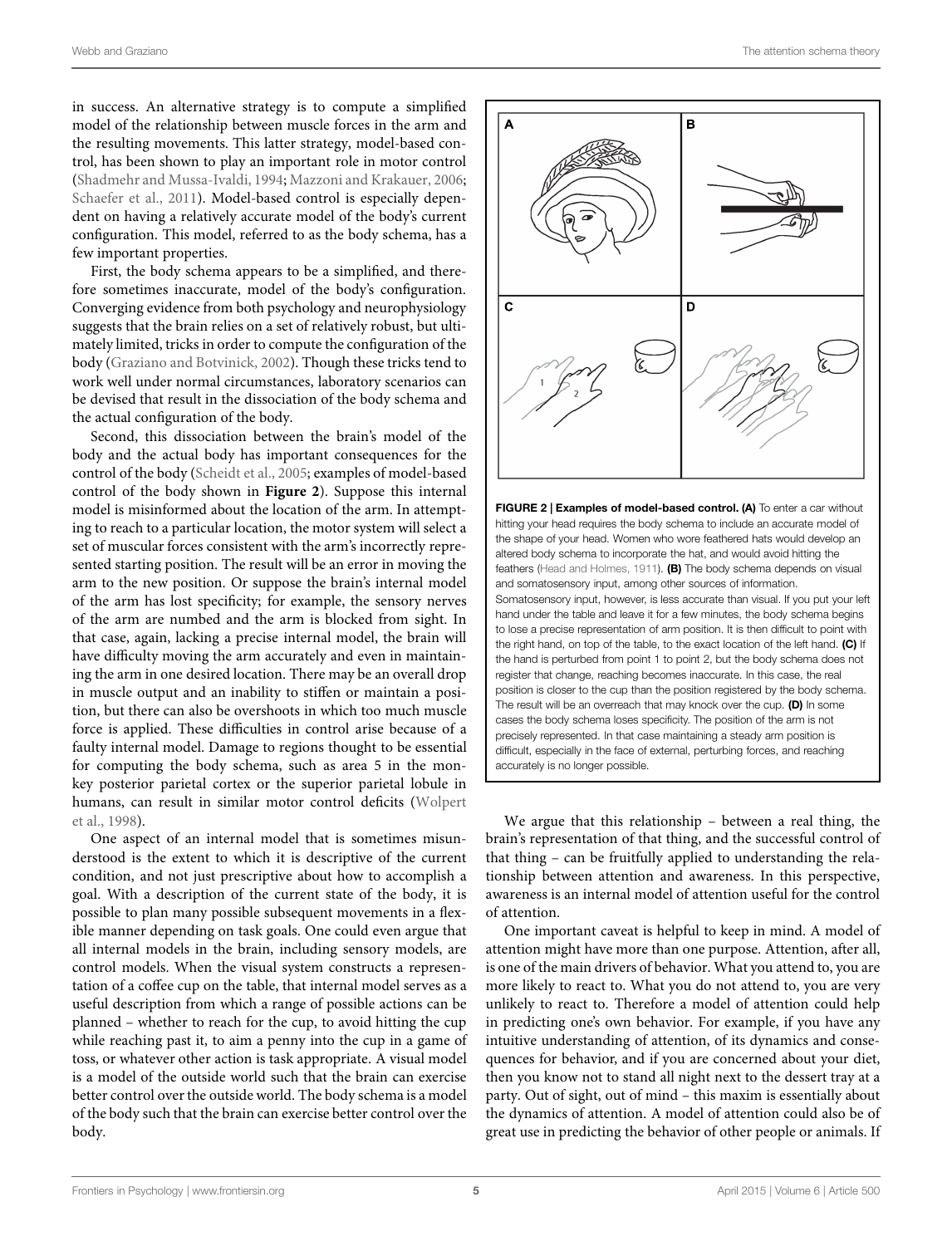you can reconstruct someone else's attentional state – what that person is attending to and what the consequences of attention typically are – then you can gain predictive power. If you are on safari and a lion is paying close attention to you, get back in the car. These are general, potential uses of an attention schema. The following sections focus on one specific function – using an attention schema to help in the efficient control of attention.

We argue that because attention is such a complex and variable process, because a brain must control its own attention, and because an internal model is essential for efficient control, the brain is almost certain to have an attention schema – an internal model of attention. We also argue that an internal model of attention, if it is to be a useful model, ought to have the properties we normally ascribe to subjective awareness. *A creature with an attention schema should be a creature that concludes it is aware.*

We view the control problem of directing and regulating attention through top–down biasing signals as having much in common with the control of the body. Attention, much like the body, can be perturbed by external forces. The arm can be moved by forces outside the body. Just so, the state of the brain's signal competition can be influenced by especially intense or salient stimuli. These external influences need to be accounted for in attempting to control attention. Unexpected influences on the state of the brain's internal signal competition need to be registered in order to provide the proper set of biasing signals to control and, if necessary, enhance or suppress these influences. We therefore suggest that a simplified model of the process and current state of attention, an attention schema, would be a useful feature of a system concerned with controlling attention.

What exactly would an attention schema depict, and what would it not depict? It may be helpful here to compare it again to the body schema. The body schema does not depict the mechanistic details that underlie the structure and dynamics of the body. It does not depict specific bone structure, muscle insertion points, or the molecular basis of muscle contraction. The brain has no need for that kind of detail in order to be able to control movement of the body. Just so, the hypothesized attention schema would not depict the mechanistic details that make attention possible within the brain. The attention schema would not depict synapses, neurons, lateral inhibition, or electrochemical signals. The brain has no need to model its own processes in that kind of physical detail. Instead, the attention schema would depict something physically incoherent, a process without a physical manifestation – a mental possession or experience of something that empowers one to react to the item. The model would depict a phenomenon that cannot possibly be understood in terms of physical mechanism because it lacks any information about or acknowledgment of physical mechanism.

Why would the brain compute such an incomplete model of its own processes? Because that is all that is needed for the model to be useful. Just as the body schema does not need to represent the mechanistic and cellular details of the body in order to keep track of its general structure and current configuration, a detailed, complete, neuroscientific account of attention is not necessary for keeping track of the current state and general dynamics of attention. The attention schema theory is therefore capable of providing a potential answer to the question of why we are so

confident in the existence of an apparently non-physical property, subjective awareness, why we so reflexively attribute it to ourselves – and why scientists are traditionally so stumped to explain a phenomenon that is, almost by definition, without a physical basis. According to the theory, these judgments reflect the information contained in a model that represents the basic features of the process of attention but without any of the details that would be necessary to understand it in terms of physical mechanism. The theory also provides an answer to the question of whether or not subjective awareness serves a useful purpose or is merely an epiphenomenon. It suggests that the model described above would be of great utility, at the very least, in the top–down control of attention.

# Evidence Supporting the Attention Schema Theory: 1. Attention and Awareness are Highly Correlated but **Dissociable**

The attention schema theory posits a specific relationship between attention and awareness. To assess the plausibility of the theory, therefore, it is useful to review the extensive previous literature on the relationship between attention and awareness. Clearly, attention and awareness are related. **[Figure 3](#page-6-0)** shows some of the many hypothesized relationships between them.

One example of the close link between awareness and attention is inattentional blindness. Directing top–down attention to one particular stimulus can prevent a person from becoming subjectively aw[are of other stimuli](#page-10-17) [\(Mack and Rock](#page-9-21)[,](#page-10-17) [1998](#page-9-21)[;](#page-10-17) Simons and Chabris, [1999;](#page-10-17) [Most et al., 2001\)](#page-10-18). Paying attention to a basketball as it is passed from player to player in a video renders most people totally unaware of the bizarre and salient stimulus of a person in a gor[illa suit walking across the basketball court \(](#page-10-17)Simons and Chabris, [1999\)](#page-10-17). This relationship between attention and awareness is so tight, many have argued that there is no difference between them and that 'attention' and 'awareness' may ultimately refer to the same neuroscientific phenomenon [\(Posner](#page-10-19), [1994](#page-10-19); [Merikle and Joordens](#page-10-20), [1997](#page-10-20); [Mole, 2008](#page-10-21); [De Brigard and Prinz,](#page-9-22) [2010\)](#page-9-22).

However, many studies now suggest that it is possible to dissociate attention from awareness. Some of the earliest demonstrations of attention without awareness came from the study of a patient who suffered from blindsight. Experiments on this patient indicated that spatial attention could be directed to specific locations in the 'blind' field of space. This spatial attention improved the patient's performance on visual tasks at those locations, despite a total lack of subjective awareness of the visual stimuli [\(Kentridge et al., 1999](#page-9-23), [2004\)](#page-9-24).

Subsequent studies showed a similar dissociation between awareness and attention in normal subjects. When a person is not subjectively aware of a stimulus because the stimulus is briefly presented or masked, the stimulus can still draw attention in an automatic, bottom–up manner [\(McCormick](#page-10-22), [1997](#page-10-22); [Lambert et al.](#page-9-25), [1999](#page-9-25); [Ivanoff and Klein, 2003;](#page-9-26) [Lamme](#page-9-27), [2003](#page-9-27); [Woodman and Luck](#page-10-23), [2003;](#page-10-23) [Ansorge and Heumann, 2006;](#page-9-28) Jiang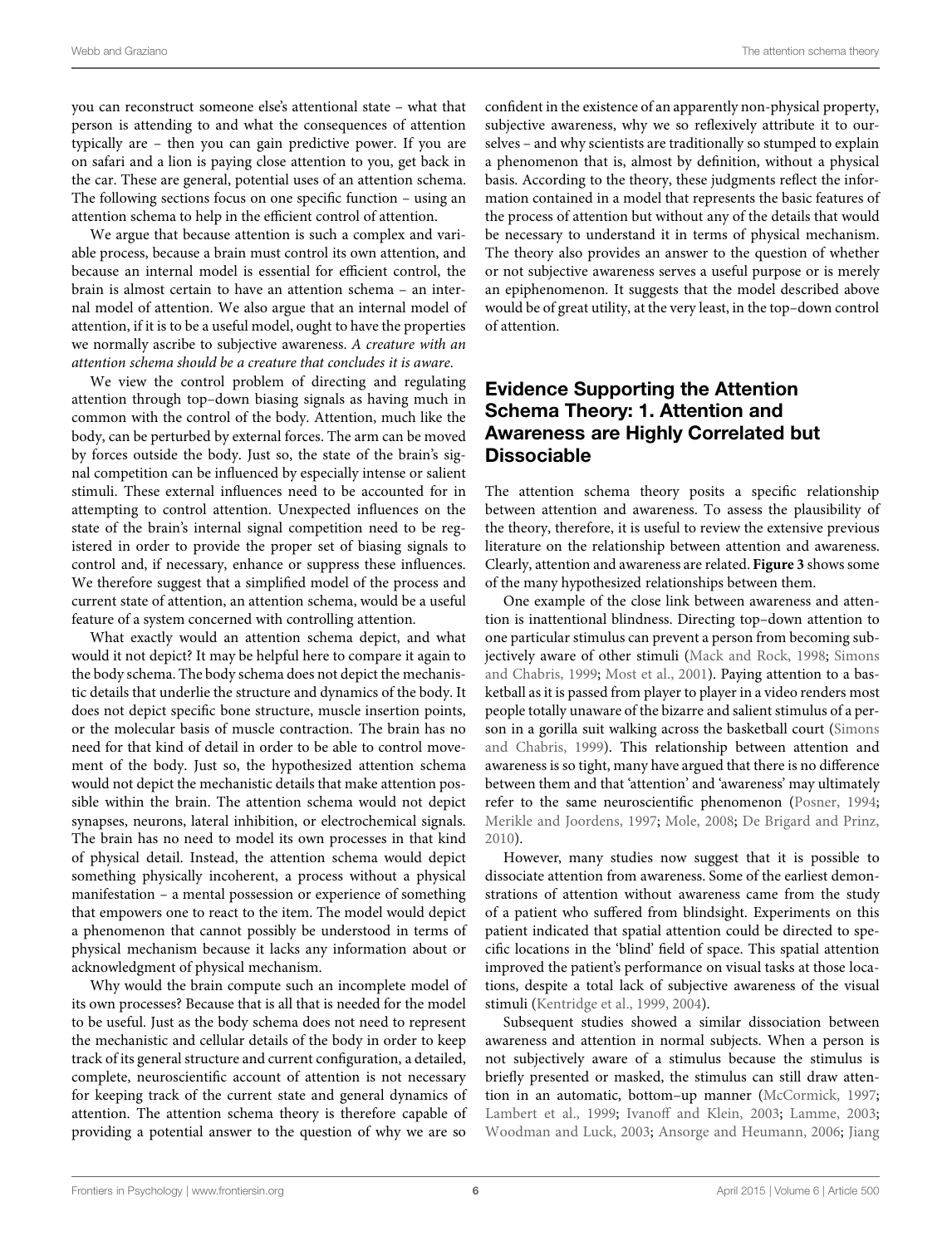

<span id="page-6-0"></span>something before it can enter awareness. (D) Awareness and attention are independent processes in the brain. (E) The hypothesis proposed in the present article. In the attention schema theory, awareness is part of the control machinery for attention. It is the internal model of attention, the attention schema. Without awareness, attention is still possible but suffers from deficits in control.

et al., [2006](#page-9-29); [Kentridge et al.](#page-9-30)[,](#page-10-24) [2008](#page-9-30)[;](#page-10-24) [Hsieh et al., 2011;](#page-9-31) Norman et al., [2013\)](#page-10-24). Some studies even suggest the possibility of attention in the absence of objective awareness, a more stringent category than subjective awareness, though there may be some controversy about this result [\(Jiang et al.](#page-9-29), [2006](#page-9-29); [Kentridge et al.](#page-9-30), [2008](#page-9-30)). Many of these examples are in the domain of spatial attention [\(McCormick](#page-10-22), [1997;](#page-10-22) [Kentridge et al.](#page-9-23), [1999;](#page-9-23) [Lambert et al.](#page-9-25), [1999;](#page-9-25) [Ivanoff and Klein](#page-9-26), [2003;](#page-9-26) [Woodman and Luck](#page-10-23)[,](#page-9-24) [2003](#page-10-23)[;](#page-9-24) Kentridge et al., [2004](#page-9-24); [Ansorge and Heumann](#page-9-28)[,](#page-9-31) [2006](#page-9-28)[;](#page-9-31) [Jiang et al.](#page-9-29), [2006;](#page-9-29) Hsieh et al., [2011](#page-9-31)), but examples also exist in other feature dimensions [\(Kentridge et al., 2008](#page-9-30); [Norman et al.](#page-10-24), [2013\)](#page-10-24).

This set of findings presents a confusing picture. Attention and awareness are closely linked, and yet are dissociable. What exactly is the relationship between them? The attention schema theory provides a simple, logical explanation for this relationship. The proposed relationship is diagrammed in **[Figure 3E](#page-6-0)**. In this theory, awareness is part of the control mechanisms of attention. Attention and awareness are not the same thing, but they do normally covary. Their close correspondence is the result of a well-functioning model. Awareness successfully tracks attention because it is an internal model of attention. But the brain's internal models are never perfect. Indeed, errors in internal models may be relatively common. Almost the entire literature on the body schema is dedicated to the study of illusions, or errors, in the body schema. These internal models are not evolved to be perfect, but to be quickly computable on minimal information and to be useful most of the time. Awareness then, if it is a model of attention, would be expected at least occasionally to become dissociated from attention. These dissociations are generally reported in tasks that involve very dim or masked stimuli at the threshold of detection. It is in that gray area that the internal model of attention seems to fail. An analogous case would be when proprioceptive signals from the body are very weak or masked, the body schema has difficulty updating based on those signals and the body schema loses a clear representation of the position of limbs.

While it is now clear that attention is possible without awareness, a more controversial question is whether awareness is possible without attention. Some recent studies have suggested that this dissociation might be possible [\(Li et al., 2002](#page-9-32); [Reddy et al.](#page-10-25), [2004](#page-10-25), [2006;](#page-10-26) see [Koch and Tsuchiya, 2007](#page-9-33) for review), though others have disputed the claim [\(Cohen et al.](#page-9-34), [2012](#page-9-34)). Though the issue is unresolved, it is worth asking whether that condition is consistent with the attention schema theory. The answer is not very clear. The theory may allow for awareness without attention, but there are several caveats.

Suppose that a stimulus activates perceptual machinery in the brain, such as the case of the apple in **[Figure 1A](#page-1-0)**. However, suppose in this case the stimulus is not attended – other representations dominate processing in these brain regions. It may still be possible for the internal model of attention to be erroneously linked to that stimulus representation, incorrectly indicating that attention has been drawn by the stimulus. In that case, the " $S + A + V$ " in **[Figure 1B](#page-1-0)** would be the result of an error in the system that incorrectly attached the model of attention to a stimulus representation that is not, actually, commanding any attention. According to the attention schema theory, this is all that would be necessary to have awareness without attention.

On the other hand, two issues work against this possibility. First, it has been proposed that attention is necessary to bind together th[e different components of a representation \(](#page-10-27)Treisman and Gelade, [1980](#page-10-27)). If that is the case, then without attention to stimulus X, it may be impossible for the representation of X to be bound to other information, such as the information in the attention schema. In that case, the construct of awareness would never be integrated with the representation of X, and the brain would not contain sufficient information to conclude or report that it was aware of X.

Second, without attention, a stimulus representation has lower signal strength and is much less likely to impact behavior. Therefore, it is much less likely that a person would be able to actively report on it. Thus, in the attention schema theory, even if the brain ever did build the construct of awareness and erroneously attach it to an unattended stimulus, it is unlikely that someone would be able to explicitly report the condition. Subjective report would be hampered. In the attention schema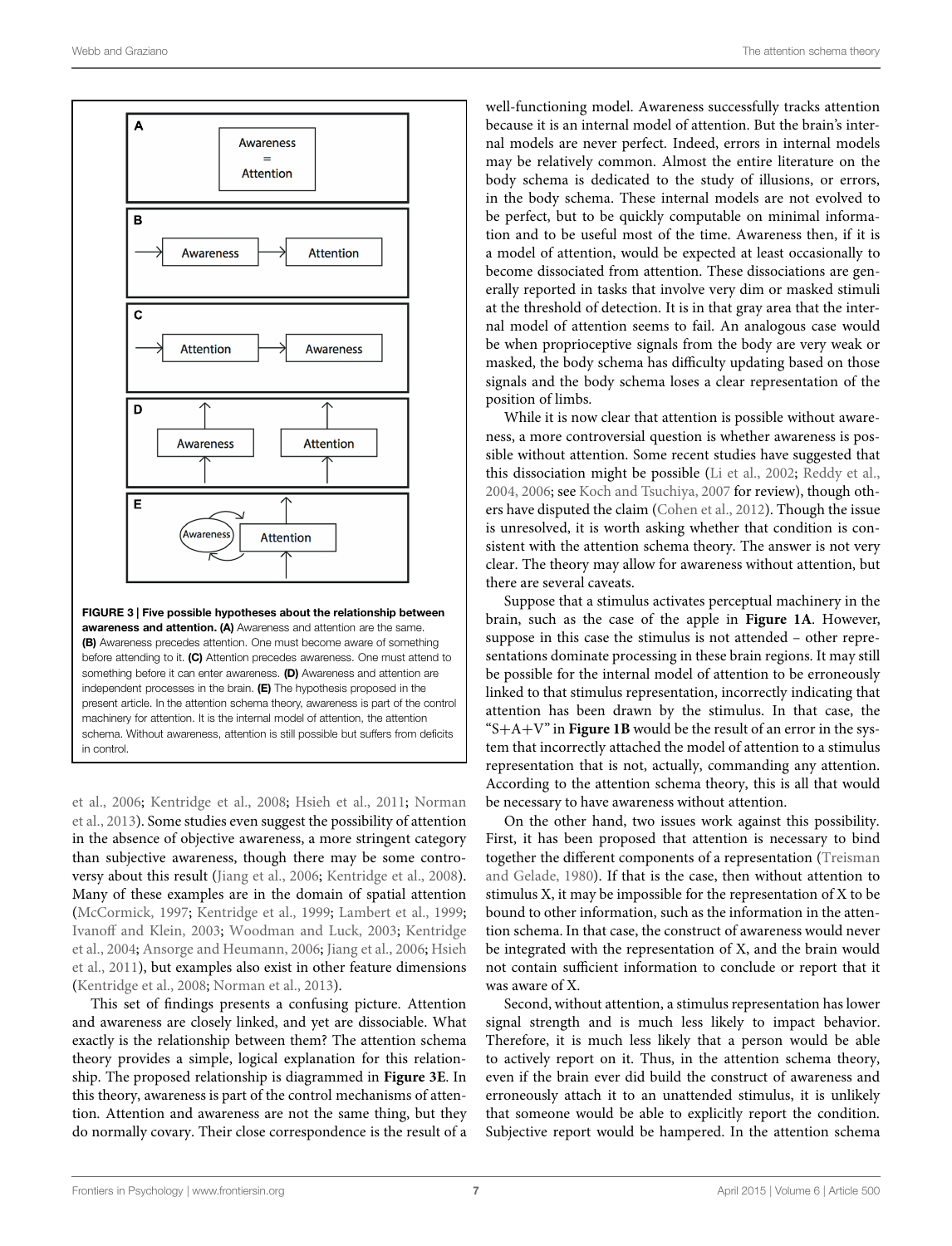theory, while attention without awareness is predicted, awareness without attention is more complex and seems less likely, but is not entirely ruled out.

# Evidence Supporting the Attention Schema Theory: 2. Attention is Less Well-Controlled in the Absence of Awareness

An increasingly common view is that attention and awareness have no principled relationship with one another. They are orthogonal functions. This view is based on the reports of dissociation between attention and awareness described above. The attention schema theory, in contrast, posits a specific, principled relationship between attention and awareness. In this proposal, attention is a complex and necessary process in the brain, and awareness is a simplified model of that process. That model may serve many functions, but one function is to assist in the control of attention. This proposed relationship leads to a unique empirical prediction. Without awareness, attention should still be possible but should be less effectively controlled.

In the same way, if the brain lacks a clear internal model of the arm, such as in the case of anesthesia of the arm, then the control of the arm is still possible but is less effective. Without knowing where the arm is or how it has been perturbed by external forces, the system cannot easily accomplish goal-directed movement. Just so, in the attention schema theory, if the brain is allocating attention to item X but unaware of X, it has made an error in its internal model of attention, failing to register that its attention has been perturbed by X. In that case, the top–down control of attention should be compromised. The scenario is probably easiest to imagine in the domain of spatial attention, especially because of the direct analogy that one can draw with the modelbased control of the body in space, but the same prediction could apply, in principle, to any domain in which attention operates. Attention could be subliminally drawn to a particular color while a person is trying to make a discrimination concerning stimuli of a different color, or attention could be subliminally drawn to a particular stimulus feature to the detriment of successfully processing another feature of that stimulus. Regardless of the informational domain, the general prediction is the same: without awareness, attention should still be possible but should suffer a deficit in control.

This consequence of the attention schema theory is consistent with at least some previous evidence. In one study [\(McCormick](#page-10-22), [1997](#page-10-22)), participants performed a spatial attention experiment closely resembling the classic attention paradigm developed by [Posner](#page-10-4) [\(1980\)](#page-10-4). Subjects fixated at a central location on a screen and a cue was presented briefly to one side or the other. If the cue was on the left, it indicated to the subject to attend to the right and respond to a subsequent target stimulus. If the cue was on the right, it indicated to the subject to attend to the left and respond to the subsequent target stimulus. This anti-correlated cue provided a useful test. Naturally the cue drew automatic, bottom–up attention to itself. McCormick found that, when participants were

aware of the cue, they were capable of overcoming this initial, pre-potent attentional effect. They were able to pull attention away from the cue and direct it to the opposite side where the target was most likely to appear. In contrast, when participants were unaware of the cue, the bottom–up, pre-potent effect dominated, biasing attention to the side that the cue appeared, ultimately to the detriment of task performance on these trials. This experiment demonstrates that, with awareness of the cue, attention to that cue could be controlled in a top–down manner. Without awareness of the cue, attention to the cue could no longer be controlled in a top–down manner. Attention was, in effect, stuck on the location of the subliminal stimulus, and the subject no longer had the ability to control attention to the extent of prying it away from that spot.

Another striking example was reported by [Tsushima et al.](#page-10-28) [\(2006\)](#page-10-28). Subjects performed a centrally presented letter discrimination task while a distracting dot motion stimulus was presented in the periphery. Performance on the letter task was actually better when the subjects were aware of the distracting motion, and performance was most impaired when the distracting motion was subthreshold and subjects were unaware of it. In other words, when participants were aware of the distracting motion, they were capable of controlling their attention, keeping it from the distracting stimulus and on the task. But when subjects were unaware of the distracting motion, they were no longer able to suppress their attention to it, leading to a disruption in the central task.

The effects from these two studies are highly counterintuitive. In both instances, a subliminal stimulus had a greater effect on attention than a consciously perceived stimulus. How is it possible for an unconscious stimulus to have a greater effect than a conscious one? We believe that the attention schema theory provides a simple explanation for this counterintuitive phenomenon. In the theory, awareness is part of the control mechanism for attention. Without awareness, attention is still possible, but the brain in essence lacks knowledge about its state of attention and therefore cannot properly regulate that attention. If attention is directed at stimulus X in the absence of awareness of stimulus X, the brain has no internal knowledge that it is attending to X and therefore the control mechanism cannot easily withdraw that attention from X, or take that attention on X into account when adjusting attention to a different stimulus Y. As a result, the top– down control of attention to X, to Y, or to other stimuli is not as efficient. In that situation, stimulus X has a less well-controlled effect on behavior than it would otherwise.

An interesting corollary to these findings comes from the social psychological literature. Apparently if you are unaware of a stimulus, it can sometimes have a greater undesirable effect on your social judgments, whereas if you are aware of the stimulus, you can to some extent mitigate its social biasing effect. For instance, [Bargh et al.](#page-9-35) [\(1996\)](#page-9-35) showed that presenting subliminal images of black faces to white participants can trigger an automatic negative association or affect. This appears to be the case even for participants who are explicitly opposed to racism and affirm the importance of egalitarian values [\(Dovidio et al.](#page-9-36), [1997\)](#page-9-36). Similar effects have been reported in other experiments [\(Devine](#page-9-37), [1989;](#page-9-37) [Lowry et al.](#page-9-38), [2001](#page-9-38); [Eberhart et al., 2004](#page-9-39)).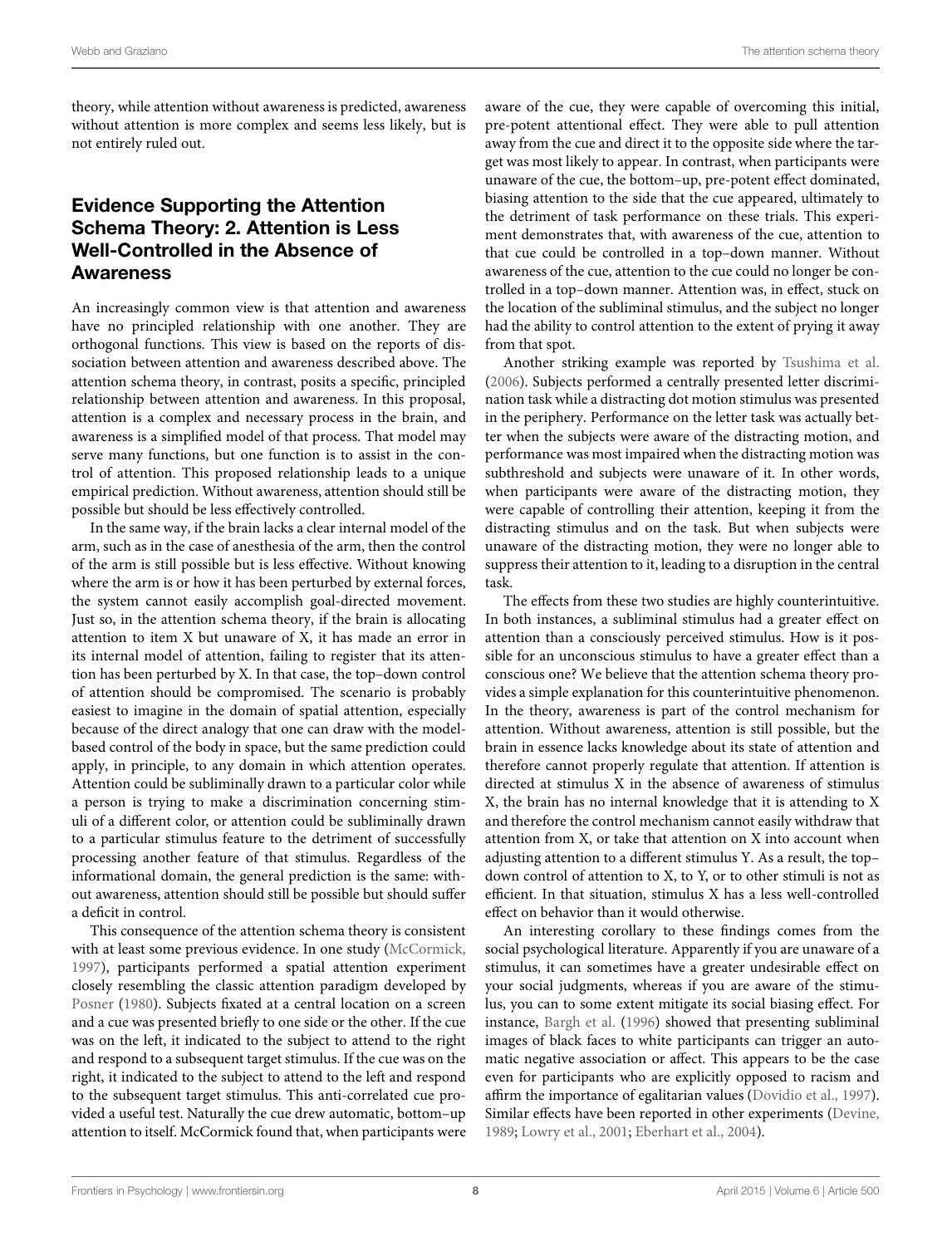One such experiment [\(Devine](#page-9-37), [1989](#page-9-37)) attempted to compare the effects of consciously versus unconsciously perceived manipulations. When participants were subliminally primed with words that activated stereotypes of black people, they showed subsequent stereotyping biases regardless of whether the participants scored highly on explicit measures of racism. Explicit opposition to racism did not preclude the activation of racial biases when these biases were subliminally activated. However, when participants were given a task in which stereotypes were consciously manipulated, those who scored low on explicit measures of racism were able to inhibit the undesirable, biased responses. When aware of a stimulus, participants could regulate their behavior in line with their explicit views about race. When unaware of the stimulus, that top–down control disappeared, such that even participants who were not explicitly prejudiced could still be induced to behave in a biased manner.

Taken together, the studies summarized above are highly suggestive of the specific relationship that we propose regarding attention and awareness. In the absence of awareness of a stimulus, the effects of that stimulus on attention and therefore on behavior cannot be regulated in line with goals or task demands as well as when the stimulus is consciously perceived.

On the surface, there is a seeming triviality to this pattern of results. It aligns with the most common intuitions about consciousness. If you're not conscious of something, we all know from experience that you can still sometimes find yourself reacting to it. Things go on under the surface of consciousness. And in that condition, when you react unconsciously, you have no control over that reaction. It just pops out. How can you control it, if you're not conscious of it? Everyone knows this to be true. It is intuitively obvious.

We would argue, however, that this intuitive understanding is entirely non-explanatory. It is folk psychology in which, with some circularity, consciousness is the thing in me that, when conscious of something, allows me to consciously choose how to react to that thing. The present theory provides a specific, underlying explanation for these common folk intuitions. At the root of these effects is awareness as a model of attention. Without awareness, without that model of attention, the control of attention and therefore of behavioral reaction is poor.

### External versus Internal Awareness

A key challenge for theories of the brain basis of awareness is to explain how we can become subjectively aware of both internal and external content. Internal content, such as abstract thoughts and emotions, and external sensory content seem like radically different entities, and yet both can inhabit our subjective awareness. How is this possible?

The attention schema theory is well-equipped to answer this question. The attention schema theory holds that subjective awareness is the brain's simplified model of its own process of attention. But attention is domain general. The most commonly studied variety of attention is spatial attention, but much work has also been done on attention in other stimulus dimensions. Attention has been shown to operate in the domain of color

[\(Anllo-Vento et al.](#page-9-40), [1998\)](#page-9-40), motion [\(O'Craven et al., 1997\)](#page-10-29), time [\(Coull and Nobre](#page-9-41), [1998\)](#page-9-41), form [\(Wojciulik et al., 1998](#page-10-30)), and a large list of increasingly exotic stimulus dimensions. Much work has also been done on attention as it operates between competing stimulus dimensions [\(Maunsell and Treue](#page-10-31), [2006](#page-10-31)). Indeed, it is tempting to conclude that attention is a universal feature of brain function, acting within and between any dimensions in which the brain can process information.

A growing body of work has focused on attention toward internal versus external content. The general conclusion is that attention can be focused on internal content as well as external c[ontent, and that many of the same dynamics apply \(](#page-9-42)Chun et al., [2011](#page-9-42)). Especially salient emotions, memories, and even abstract thoughts can sometimes suddenly dominate brain processes in much the same way that a salient visual or auditory stimulus might. Attention can also be biased in a top–down manner toward specific internal content. The representation of particular memories, task rules, emotional states, or goals can be biased so that they are more deeply processed and therefore more likely to determine and guide behavior.

According to the attention schema theory, the brain constructs a simplified model of the complex process of attention. If the theory is correct, then the attention schema, the construct of awareness, is relevant to any type of information to which the brain can pay attention. The relevant domain covers all vision, audition, touch, indeed any sense, as well as internal thoughts, emotions, and ideas. The brain can allocate attention to all of these types of information. Therefore awareness, the internal representation of attention, should apply to the same range of information.

# Conclusion

We argue that the attention schema theory provides a possible answer to the puzzle of subjective experience. The core claim of the theory is that the brain computes a simplified model of the process and current state of attention, and that the content of this model is the basis of subjective reports. According to the theory, subjective reports such as 'I am aware of X' involve the following steps. Stimulus X is encoded as a representation in the brain, competing with other stimulus representations for the brain's limited processing resources. If stimulus X wins this signal competition, resulting in its being deeply processed by the brain, then stimulus X is attended. According to the theory, an additional step is needed to produce a report of subjective awareness of stimulus X. The brain has to compute a model of the process of attention itself. Attention is, in a sense, a relevant attribute of the stimulus. It's red, it's round, it's at this location, and it's being attended by me. The complex phenomenon of a stimulus being selectively processed by the brain, attention, is represented in a simplified model, an attention schema. This model leaves out many of the mechanistic details of the actual phenomenon of attention, and instead depicts a mysterious, physically impossible property – awareness. The brain reports the presence of awareness of the stimulus because it is reporting the contents of its internal models. The brain can report only the information available to it through its internal models.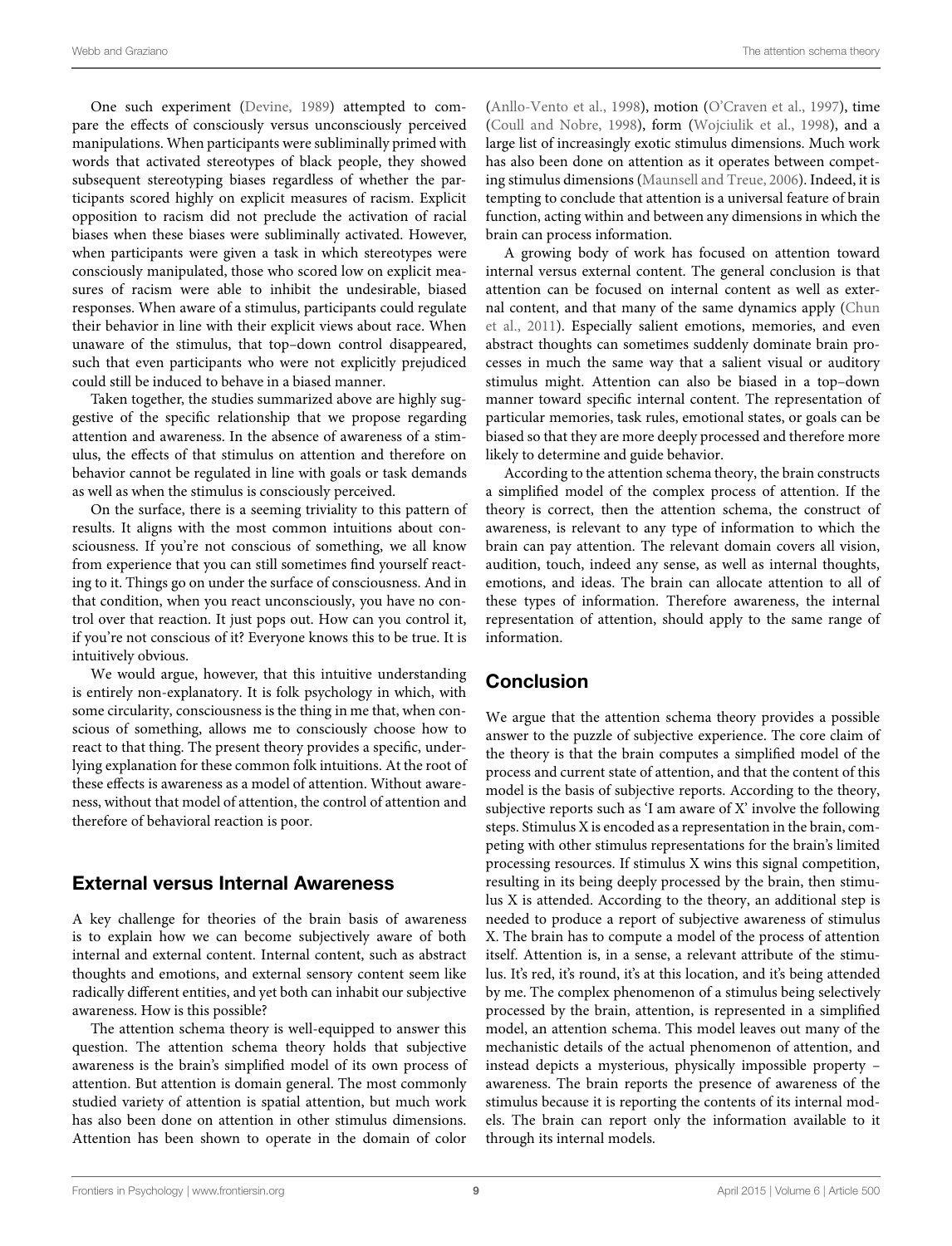The theory is partially based on the logic of model-based control. Just as the brain computes a model of the body, the body schema, and uses this model in the control of the body, we suggest that a simplified model of attention, an attention schema, would be useful in controlling attention. Certain predictions about the relationship between attention and awareness follow

### **References**

- <span id="page-9-40"></span>Anllo-Vento, L., Luck, S. J., and Hillyard, S. A. (1998). Spatio-temporal dynamics of attention to color: evidence from human electrophysiology. *Hum. Brain Mapp.* 6, 216–238. doi: 10.1002/(SICI)1097-0193(1998)6:4<216::AID-HBM3>3.0.CO;2-6
- <span id="page-9-28"></span>Ansorge, U., and Heumann, M. (2006). Shifts of visuospatial attention to invisible (metacontrast-masked) singletons: clues from reaction times and event-related potentials. *Adv. Cogn. Psychol.* 2, 61–76. doi: 10.2478/v10053-008-0045-9
- <span id="page-9-13"></span>Awh, E., Belopolsky, A. V., and Theeuwes, J. (2012). Top-down versus bottomup attentional control: a failed theoretical dichotomy. *Trends Cogn. Sci.* 16, 437–443. doi: 10.1016/j.tics.2012.06.010
- <span id="page-9-7"></span>Baars, B. J. (1983). "Conscious contents provide the nervous system with coherent, global information," in *Consciousness and Self Regulation*, eds R. J. Davidson, G. E. Schwartz, and D. Shapiro (New York, NY: Plenum Press), 41–79.
- <span id="page-9-35"></span>Bargh, J. A., Chen, M., and Burrows, L. (1996). Automaticity of social behavior: direct effects of trait construct and stereotype activation on action. *J. Pers. Soc. Psychol.* 71, 230–244. doi: 10.1037/0022-3514.71.2.230
- <span id="page-9-5"></span>Beck, D. M., and Kastner, S. (2009). Top-down and bottom-up mechanisms in biasing competition in the human brain. *Vision Res.* 49, 1154–1165. doi: 10.1016/j.visres.2008.07.012
- <span id="page-9-14"></span>Block, N. (1995). On a confusion about a function of consciousness. *Behav. Brain Sci.* 18, 227–287. doi: 10.1017/S0140525X00038188
- <span id="page-9-18"></span>Camacho, E. F., and Bordons Alba, C. (2004). *Model Predictive Control*. New York, NY: Springer Publishing.
- <span id="page-9-42"></span>Chun, M. M., Golomb, J. D., and Turk-Browne, N. B. (2011). A taxonomy of external and internal attention. *Annu. Rev. Psychol.* 62, 73–101. doi: 10.1146/annurev.psych.093008.100427
- <span id="page-9-34"></span>Cohen, M. A., Cavanagh, P., Chun, M. M., and Nakayama, K. (2012). The attentional requirements of consciousness. *Trends Cogn. Sci.* 16, 411–417. doi: 10.1016/j.tics.2012.06.013
- <span id="page-9-41"></span>Coull, J. T., and Nobre, A. C. (1998). Where and when to pay attention: the neural systems for directing attention to spatial locations and to time intervals as revealed by both PET and fMRI. *J. Neurosci.* 18, 7426–7435.
- <span id="page-9-8"></span>Crick, F., and Koch, C. (1990). Toward a neurobiological theory of consciousness. *Semin. Neurosci.* 2, 263–275.
- <span id="page-9-22"></span>De Brigard, F., and Prinz, J. (2010). Attention and consciousness. *Wiley Interdiscip Rev. Cogn. Sci.* 1, 51–59. doi: 10.1002/wcs.27
- <span id="page-9-6"></span>Dennett, D. C. (1991). *Consciousness Explained*. Boston, MA: Little, Brown, and Co.
- <span id="page-9-4"></span>Desimone, R., and Duncan, J. (1995). Neural mechanisms of selective visual attention. *Annu. Rev. Neurosci.* 18, 193–222. doi: 10.1146/annurev.ne.18.030195.001205
- <span id="page-9-37"></span>Devine, P. G. (1989). Stereotypes and prejudice: their automatic and controlled components. *J. Pers. Soc. Psychol.* 56, 5–18. doi: 10.1037/0022-3514.56.1.5
- <span id="page-9-36"></span>Dovidio, J. F., Kawakami, K., Johnson, C., and Johnson, B. (1997). On the nature of prejudice: automatic and controlled processes. *J. Exp. Soc. Psychol.* 33, 510–540. doi: 10.1006/jesp.1997.1331
- <span id="page-9-39"></span>Eberhart, J. L., Goff, P. A., Purdie, V. J., and Davies, P. G. (2004). Seeing black: race, crime, and visual processing. *J. Pers. Soc. Psychol.* 87, 876–893. doi: 10.1037/0022-3514.87.6.876
- <span id="page-9-17"></span>Fahle, M. W., Stemmler, T., and Spang, K. M. (2011). How much of the "Unconscious" is just pre - threshold? *Front. Hum. Neurosci.* 5:120. doi: 10.3389/fnhum.2011.00120
- <span id="page-9-1"></span>Graziano, M. S. A. (2013). *Consciousness and the Social Brain*. Oxford: Oxford University Press.
- <span id="page-9-19"></span>Graziano, M. S. A., and Botvinick, M. M. (2002). "How the brain represents the body: insights from neurophysiology and psychology," in *Common Mechanisms in Perception and Action: Attention and Performance XIX*, eds R. Prinz and B. Hommel (Oxford: Oxford University Press), 136–157.

straightforwardly from this control-theory approach, and at least some of these predictions correspond closely with the existing literature. It is our hope that future experiments will provide further tests, and in the process provide an answer to the many questions surrounding subjective experience and the purposes it might serve in the functioning of the brain.

- <span id="page-9-0"></span>Graziano, M. S. A., and Kastner, S. (2011). Human consciousness and its relationship to social neuroscience: a novel hypothesis. *Cogn. Neurosci.* 2, 98–113. doi: 10.1080/17588928.2011.565121
- <span id="page-9-2"></span>Graziano, M. S. A., and Webb, T. W. (2014). A mechanistic theory of consciousness. *Int. J. Mach. Conscious.* 06, 163. doi: 10.1142/S1793843014400174
- <span id="page-9-10"></span>Hartline, H. K., Wagner, H. G., and Ratliff, F. (1956). Inhibition in the eye of Limulus. *J. Gen. Physiol.* 39, 651–673. doi: 10.1085/jgp.39.5.651
- <span id="page-9-20"></span>Head, H., and Holmes, G. (1911). Sensory disturbances from cerebral lesions. *Brain* 34, 102–254. doi: 10.1093/brain/34.2-3.102
- <span id="page-9-31"></span>Hsieh, P., Colas, J. T., and Kanwisher, N. (2011). Unconscious pop-out: attentional capture by unseen feature singletons only when top-down attention is available. *Psychol. Sci.* 22, 1220–1226. doi: 10.1177/0956797611419302
- <span id="page-9-26"></span>Ivanoff, J., and Klein, R. M. (2003). Orienting of attention without awareness is affected by measurement-induced attentional control settings. *J. Vis.* 3, 32–40. doi: 10.1167/3.1.4
- <span id="page-9-29"></span>Jiang, Y., Costello, P., Fang, F., Huang, M., and He, S. (2006). A gender- and sexual orientation-dependent spatial attentional effect of invisible images. *Proc. Natl. Acad. Sci. U.S.A.* 103, 17048–17052. doi: 10.1073/pnas.0605678103
- <span id="page-9-12"></span>Jonides, J. (1981). "Voluntary versus automatic control over the mind's eye's movement," in *Attention and Performance IX*, eds J. B. Long and A. D. Baddeley (Hillsdale, NJ: Lawrence Erlbaum Associates), 187–203.
- <span id="page-9-11"></span>Kastner, S., and Ungerleider, L. G. (2000). Mechanisms of visual attention in the human cortex. *Annu. Rev. Neurosci.* 23, 315–341. doi: 10.1146/annurev.neuro.23.1.315
- <span id="page-9-3"></span>Kelly, Y. T., Webb, T. W., Meier, J. D., Arcaro, M. J., and Graziano, M. S. A. (2014). Attributing awareness to oneself and to others. *Proc. Natl. Acad. Sci. U.S.A.* 111, 5012–5017. doi: 10.1073/pnas.1401201111
- <span id="page-9-23"></span>Kentridge, R. W., Heywood, C. A., and Weiskrantz, L. (1999). Attention without awareness in blindsight. *Proc. Biol. Sci.* 266, 1805–1811. doi: 10.1098/rspb.1999.0850
- <span id="page-9-24"></span>Kentridge, R. W., Heywood, C. A., and Weiskrantz, L. (2004). Spatial attention speeds discrimination without awareness in blindsight. *Neuropsychologia* 42, 831–835. doi: 10.1016/j.neuropsychologia.2003.11.001
- <span id="page-9-30"></span>Kentridge, R. W., Nijboer, T. C., and Heywood, C. A. (2008). Attended but unseen: visual attention is not sufficient for visual awareness. *Neuropsychologia* 46, 864–869. doi: 10.1016/j.neuropsychologia.2007.11.036
- <span id="page-9-33"></span>Koch, C., and Tsuchiya, N. (2007). Attention and consciousness: two distinct brain processes. *Trends Cogn. Sci.* 11, 16–22. doi: 10.1016/j.tics.2006.10.012
- <span id="page-9-9"></span>Kuffler, S. W. (1953). Discharge patterns and functional organization of mammalian retina. *J. Neurophysiol.* 16, 37–68.
- <span id="page-9-25"></span>Lambert, A., Naikar, N., McLachlan, K., and Aitken, V. (1999). A new component of visual orienting: implicit effects of peripheral information and subthreshold cues on covert attention. *J. Exp. Psychol. Hum. Percept. Perform.* 25, 321–340. doi: 10.1037/0096-1523.25.2.321
- <span id="page-9-27"></span>Lamme, V. A. (2003). Why visual attention and awareness are different. *Trends Cogn. Sci.* 7, 12–18. doi: 10.1016/S1364-6613(02)00013-X
- <span id="page-9-15"></span>Lau, H. C. (2008). "Are we studying consciousness yet?" in *Frontiers of Consciousness*, eds M. Davies and L. Weiskrantz (Oxford: Oxford University Press).
- <span id="page-9-16"></span>Lau, H. C., and Passingham, R. E. (2006). Relative blindsight in normal observers and the neural correlate of visual consciousness. *Proc. Natl. Acad. Sci. U.S.A.* 103, 18763–18768. doi: 10.1073/pnas.0607716103
- <span id="page-9-32"></span>Li, F. F., VanRullen, R., Koch, C., and Perona, P. (2002). Rapid natural scene categorization in the near absence of attention. *Proc. Natl. Acad. Sci. U.S.A.* 99, 9596–9601. doi: 10.1073/pnas.092277599
- <span id="page-9-38"></span>Lowry, B. S., Hardin, C. D., and Sinclair, S. (2001). Social influence effects on automatic racial prejudice. *J. Pers. Soc. Psychol.* 81, 842–855. doi: 10.1037/0022- 3514.81.5.842

<span id="page-9-21"></span>Mack, A., and Rock, I. (1998). *Inattentional Blindness*. Cambridge, MA: MIT Press.